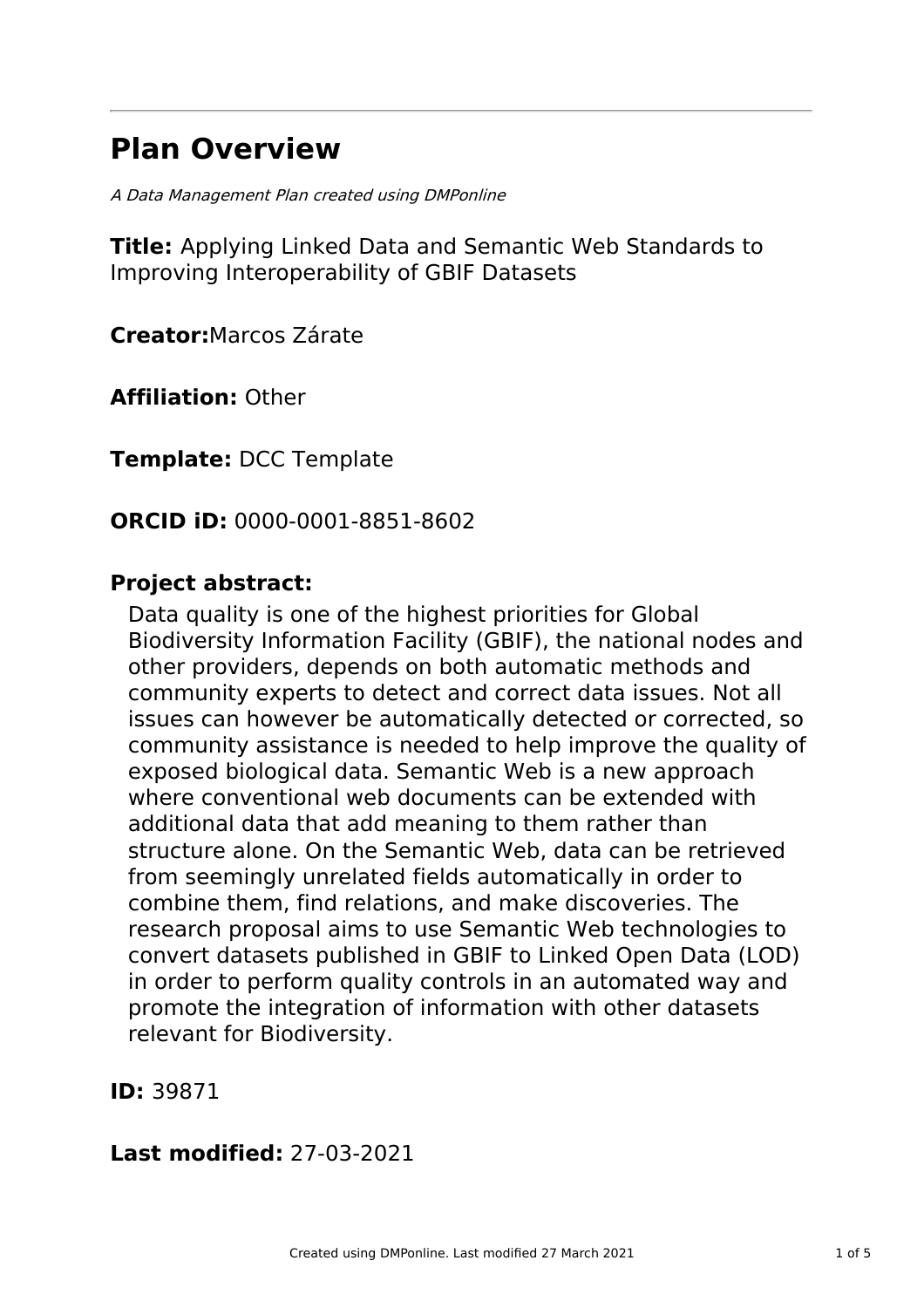# **Copyright information:**

The above plan creator(s) have agreed that others may use as much of the text of this plan as they would like in their own plans, and customise it as necessary. You do not need to credit the creator(s) as the source of the language used, but using any of the plan's text does not imply that the creator(s) endorse, or have any relationship to, your project or proposal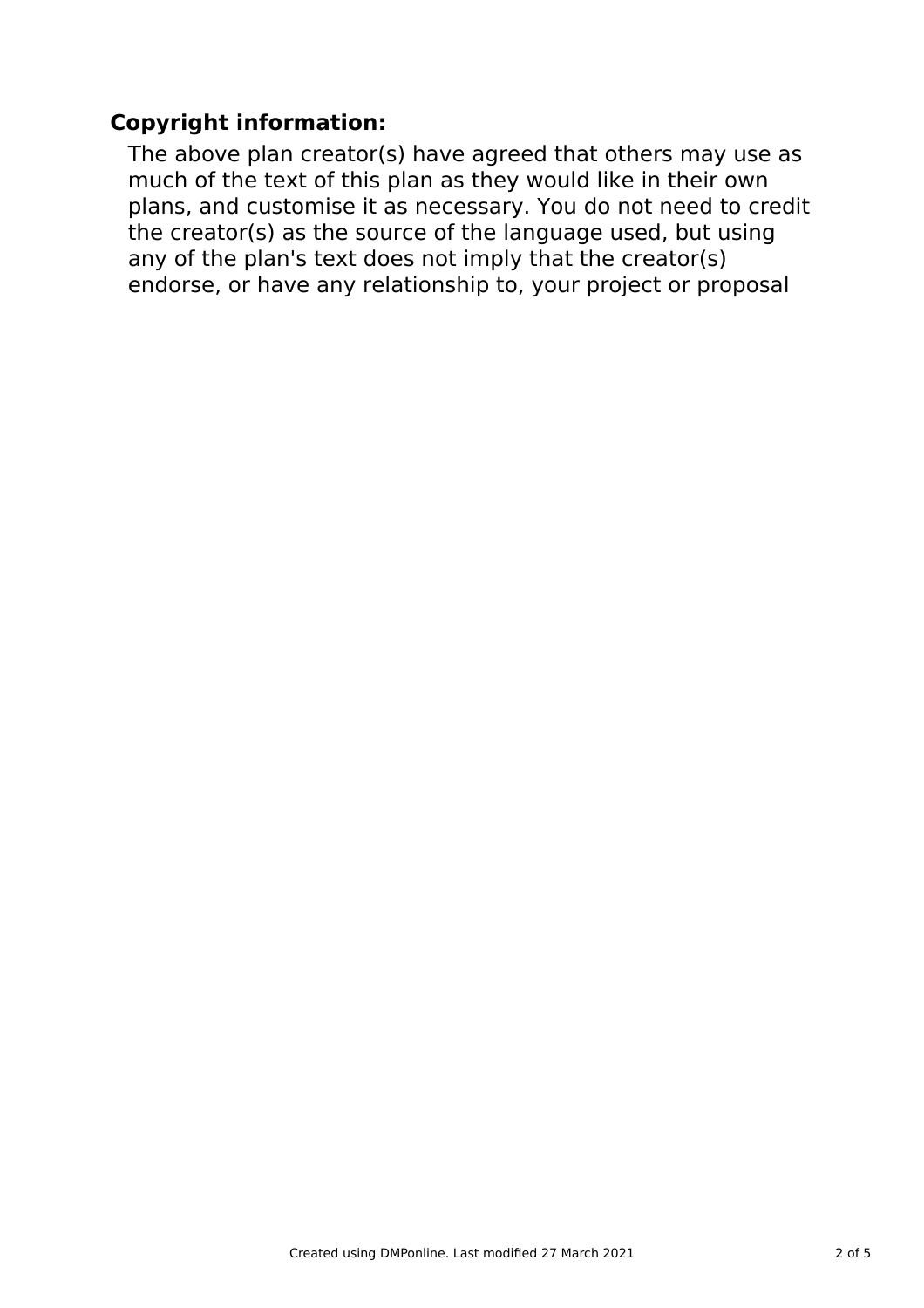# **Applying Linked Data and Semantic Web Standards to Improving Interoperability of GBIF Datasets**

# **Data Collection**

### **What data will you collect or create?**

The primary data that will be used come from Darwin Core files (DwC-a) published through the institutional IPT belonging to the National Patagonian Center (CENPAT-CONICET) <http://ipt.cenpat-conicet.gob.ar:8081/> .

### **Notes:**

Darwin Core Archive (DwC-A) is a biodiversity informatics data standard that makes use of the Darwin Core terms to produce a single, self contained dataset for sharing specieslevel (taxonomic), species-occurrence data, and sampling-event data. An archive is a set of text files, in standard comma- or tab-delimited format, with a simple descriptor file (called **meta.xml**) to inform others how your files are organised. The format is defined in the Darwin Core Text [Guidelines](http://rs.tdwg.org/dwc/terms/guides/text/index.htm). **It is the preferred format for publishing data in the GBIF network.**

### **How will the data be collected or created?**

The data is collected by our samples or observations of marine and terrestrial species, and then digitized using the tools provided by GBIF to create the DwC-A files

### **Documentation and Metadata**

### **What documentation and metadata will accompany the data?**

The preferred format for publishing data to the GBIF network is the[Darwin](http://www.dcc.ac.uk/resources/metadata-standards/darwin-core) Core Archive, and its Integrated Publishing Toolkit uses **[EML](http://www.dcc.ac.uk/resources/metadata-standards/eml-ecological-metadata-language)** as its metadata standard.

## **Ethics and Legal Compliance**

**How will you manage any ethical issues?**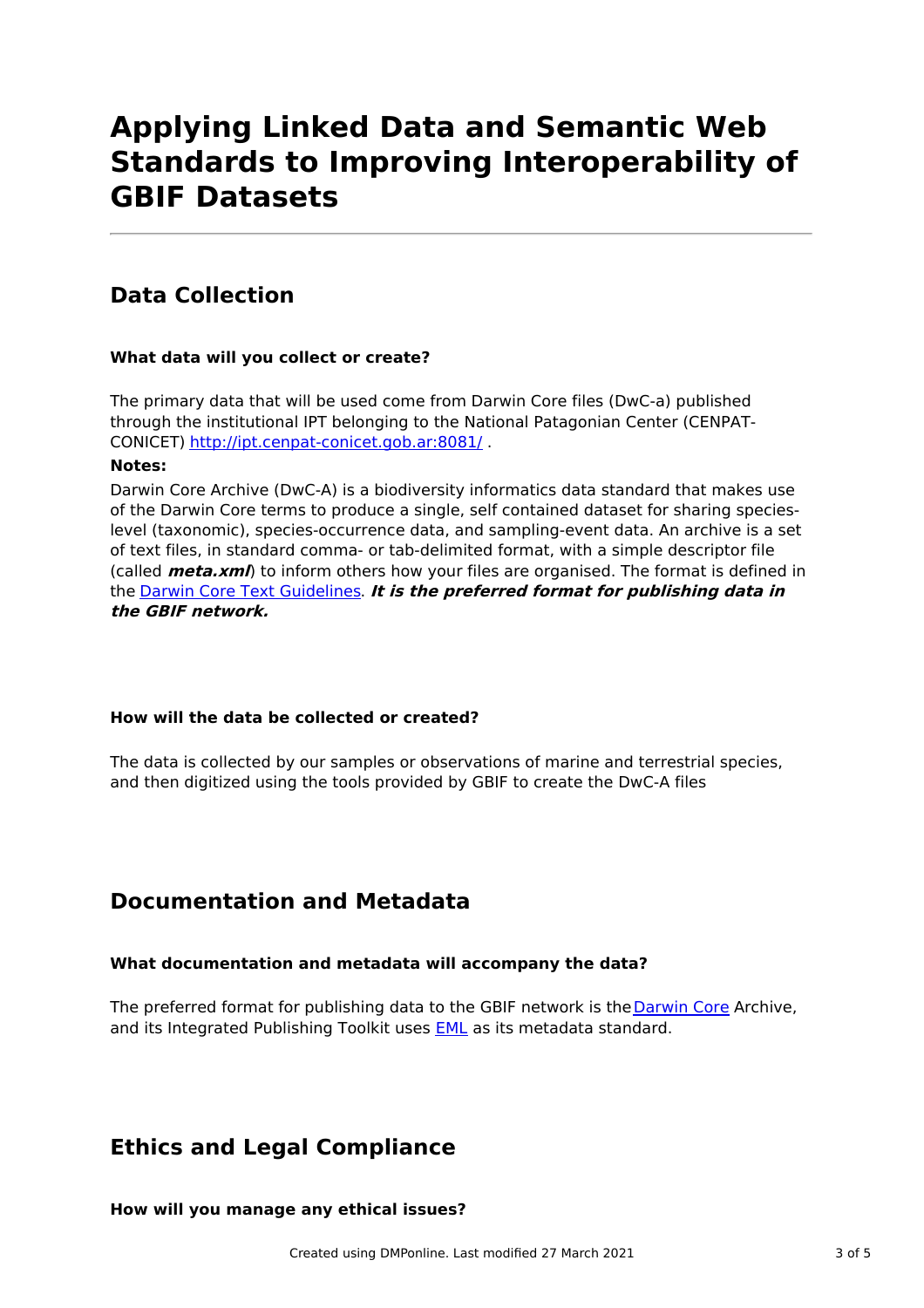### **How will you manage copyright and Intellectual Property Rights (IPR) issues?**

## **Storage and Backup**

### **How will the data be stored and backed up during the research?**

Qualitative data will be backed up and secured by the lead country researcher on a regular basis and metadata will include clear labelling of versions and dates. There are some potential sensitivities around some of the data being collected, so the project will establish a system for protecting data while it is being processed, including use of passwords and safe back-up hardware.

The primary data after the conversion, is stored in GraphDB triplestore, accessible publicly from http://web.cenpat-conicet.gob.ar:7200/ . This server makes copies daily.

#### **How will you manage access and security?**

GraphBD manages the users and the privileges that each user has to access the repository. In case of possible unauthorized users, graphDB controls and reports this situation to the administrator.

### **Selection and Preservation**

### **Which data are of long-term value and should be retained, shared, and/or preserved?**

In this research, because it is primary biodiversity data that can be used in various analyzes, it is important that the primary data and metadata are persistent for several years.

#### **What is the long-term preservation plan for the dataset?**

Data will be kept for at least 10 years. After this time the data may be subject to deletion it has not been reused, accessed, or cited.